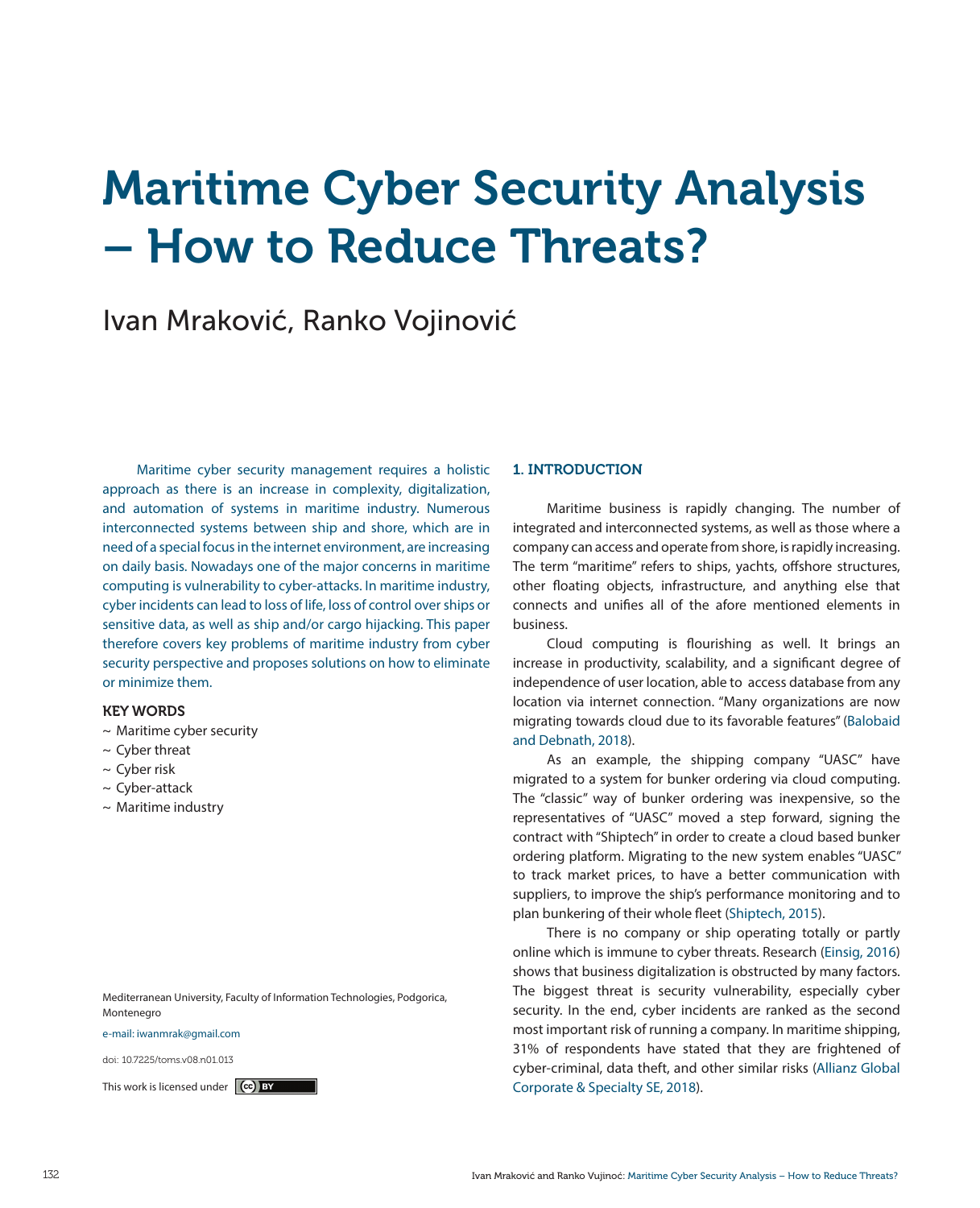"Maritime cyber risk refers to a measure of the extent to which a technology asset is threatened by a potential circumstance or event, which may result in shipping-related operational, safety, or security failures as a consequence of information or systems being corrupted, lost or compromised" (International Maritime Organization, Guidelines on maritime cyber risk management, MSC-FAL.1/Circ.3, 2017).

The increase of cyber risks is a consequence of an increase in connectivity and dependency of global navigational systems. Therefore "cyber security refers to the protection of information systems (hardware, software, and associated infrastructure), the data on them, and the services they provide, from unauthorized access, harm or misuse. This includes harm caused intentionally by the operator of the system, or accidentally, as a result of failing to follow security procedures" (Shaikh, 2017).

Vulnerable systems onboard include the navigation bridge, cargo handling equipment, the engine room, the power management system, and administrative as well as communicational systems. Numerous systems onboard which could be attacked are represented on Figure 1.



Figure 1.

Connectivity between ship's systems – all of them represent potential targets (Ording, 2019).

Risk management is fundamental for safe and secure maritime operations and it should adapt to the world of digitalization, automation, and interconnected businesses (International Maritime Organization, Guidelines on maritime cyber risk management, MSC-FAL.1/Circ.3, 2017).

In the following sections we review the most common forms of cyber-attacks in maritime industry, the most important threats and ways of defending upon them with a focus on ship's infrastructure and operations.

### 2. INTERNATIONAL REGULATION AND GUIDELINES

Upon analyzing literature sources we have arrived at the conclusion that many maritime transport participants, in the first-place regulatory bodies and international organizations, are taking part and offering different solutions for dealing with cyber threats in maritime industry.

The common feature of all analyzed sources is setting risk assessment as a first step towards protection from unwanted consequences.

The National Institute of Standards and Technology (NIST) brings "NIST Framework" which is widely used as approach to cyber security assessment, as well as a step towards the fulfillment of cyber risk management. The advantage of "NIST framework" lies in its universality and flexibility, which is why it can be employed in many industries, including the maritime one (National Institute of Standards and Technology NIST, 2018).

The International Maritime Organization (IMO) has taken decisive steps in order to solve and control maritime cyber risks.

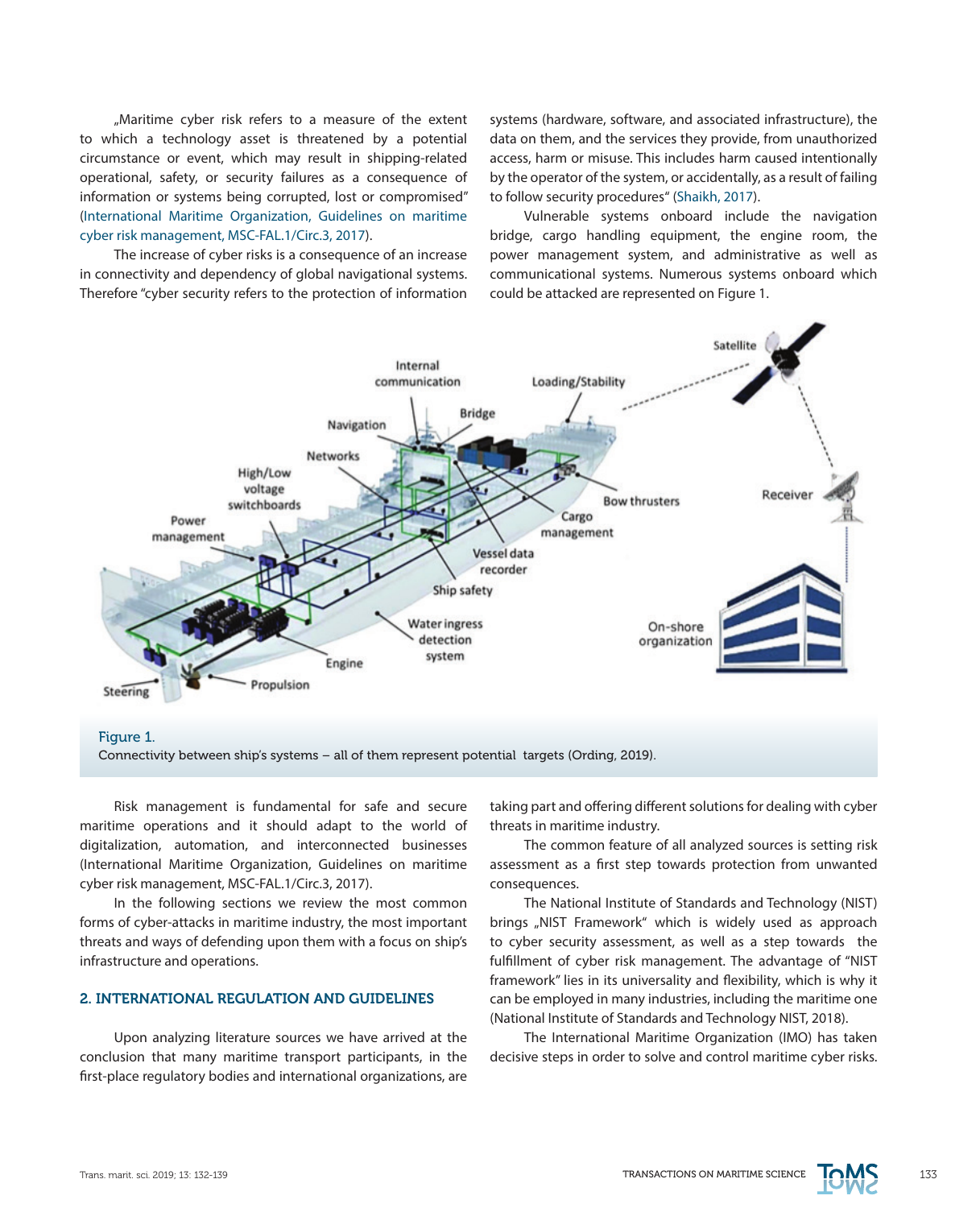Actually, Maritime Safety Committee (MSC) and The Facilitation Committee (FAL) have issued "Guidelines on maritime cyber risk management" (MSC-FAL.1/Circ.3) as an answer to the increased number of cyber-attacks. The Guidelines completely accept NIST framework with five key elements: identification, protection, detection, response, and recovery (International Maritime Organization, Guidelines on maritime cyber risk management, MSC-FAL.1/Circ.3, 2017).

There is also a Resolution numbered as MSC.428(98) – "Maritime Cyber Risk Management in Safety Management Systems". This Resolution encourages flag states to force the companies to treat cyber security management at company level through "Safety Management System" (SMS) as the requirement of "International Safety Management Code" (ISM). Such a requirement should be fulfilled no later than first annual ISM verification after 1.1.2021. (International Maritime Organization, Maritime cyber risk management in safety management systems, MSC.428(98), 2017). If the companies fail to implement the required measures, their ships could be detained by Port State Control (PSC), thereby causing additional costs and business losses.

The IMO have developed a Strategic plan (International Maritime Organization, Strategic plan for the organization for the six-year period (2018 to 2023), A 30/Res.1110, 2017) for the period between 2018 and 2023 where the need for an integration between the existing and new technologies in the regulatory process is recognized, aiming at balancing benefits between security, safety, and environmental protection as well as the influence on personnel both onboard and ashore.

For the same purpose the Baltic and International Maritime Councils (BIMCO) in (BIMCO, 2017) rely on publications of NIST and IMO. The BIMCO's attitude is published as "Guidelines on Cyber Security Onboard Ships". BIMCO approaches to cyber risk problems through the following items: 1-identification of threats and vulnerabilities, 2-assesment of risk exposure, 3-development of protection and detection measures, 4-establishment of contingency plans to respond and recover upon a cyber security incident.

In "Code of Practice – Cyber Security for Ships" (Boyes, H. and Isbell, 2017) cyber risk problems are solved without reliance on the afore mentioned NIST framework. Actually the development of cyber risk management plan should rely upon cyber risk security assessment, which remind us of the fundaments of "International Ship and Port Facility Security Code" (ISPS) dealing with general security onboard ships and at port facilities.

All that has been stated above is complemented by numerous classification societies which are publishing guidelines in order to direct their clients towards the right path. In (DNV-GL, 2016), the most important classification society "DNVGL", taking into consideration the IMO's and BIMCO's guidelines, as well as NIST framework, defines three factors as key elements in order to improve cyber security: 1-assessment, 2-improvement, 3-verification, followed by validation.



#### Figure 2.

Flow of adequate approach to cyber security problem onboard (DNV-GL, 2016).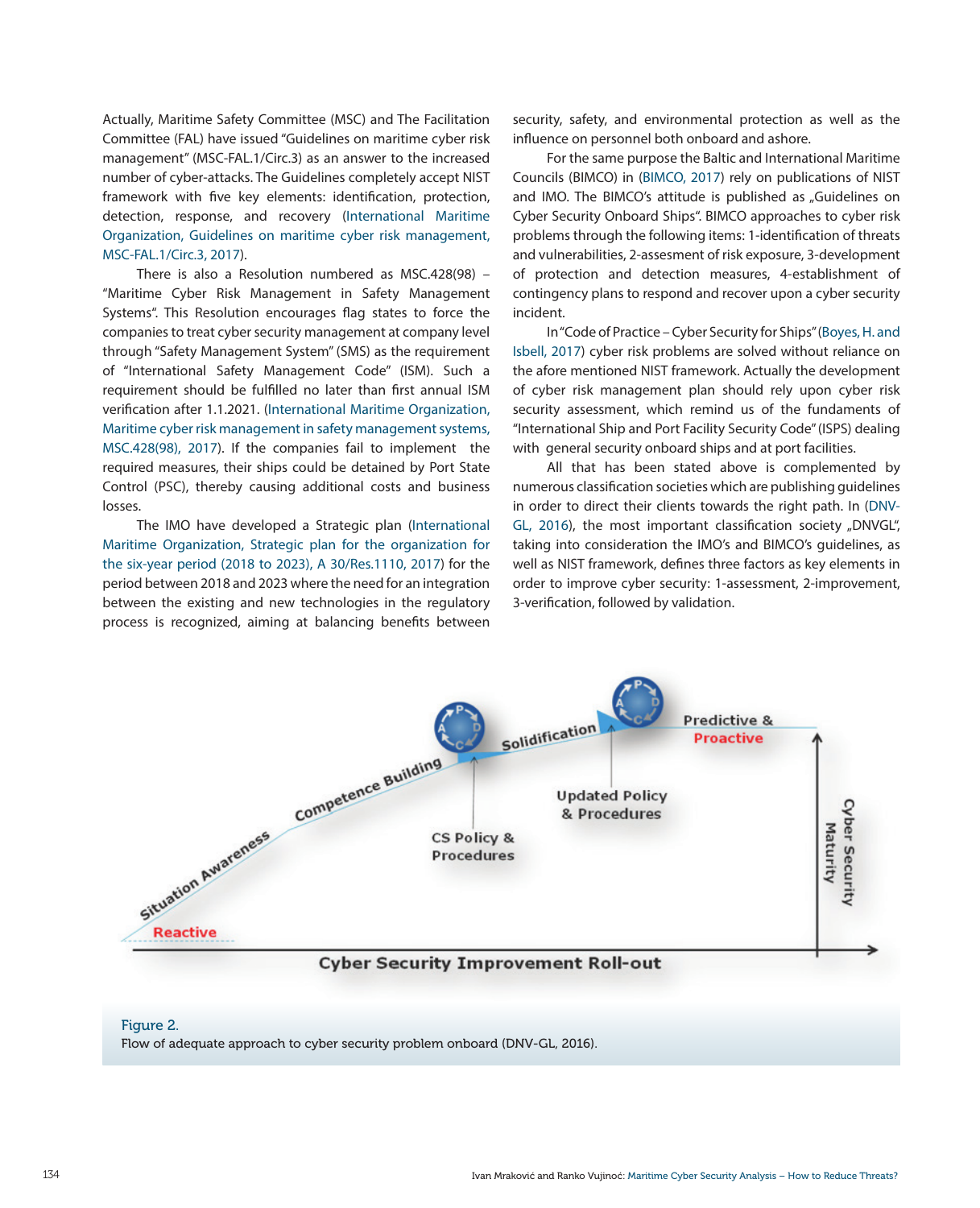"DNVGL" relies on Deming circle, namely "PDCA" cycle, as it is trying to induce maritime transport participants to continually asses their current risk using the risk matrix and other methods, with a view to creating a productive and proactive system (Figure 2). Due to a rapid technology development, cyber security assessment should not rely only upon the well-known risks. On the contrary, it requires a predictive and proactive approach which takes into account all systems onboard and ashore, their design, interconnection, and management manner.

In repetitive "PDCA" cycle, the human factor must be acknowledged as equally important as all other business aspects - "the desired behavior and awareness in terms of cyber security therefore needs to be evaluated just like any other objective" (DNV-GL, 2016).

The latest regulation, which will certainly have a great impact on shipping companies, is EU "General Data Protection Regulation" (GDPR) which came into force in May, 2018. GDPR forces shipping companies to conduct an assessment of impact on personal privacy at any time when there is an increased risk of privacy violation. Companies are obliged to report any system violation within 72 hours in order to enable the entire industry to react quickly upon potential cyber-attacks (EUGDPR.org, 2018).

However, the insurance against the cyber related risks is still unrecognized for the maritime industry sector. The hull and machinery insurance (H&M) policies exclude cyber related risks by inserting relevant clauses, such as Cyber Attack Exclusion Clause (CL380), while Protection and Indemnity Insurance (P&I) offer pools with a limit of \$30 million USD per ship in case of cyber-attacks which are not related to war or terrorist attack activities (Lagouvardou, 2018).

#### 3. HISTORIC REVIEW OF MARITIME CYBER-ATTACKS

The exact number of maritime cyber-attacks is unknown and can be considered to be much greater than reported, as attacks are frequently unnoticed or companies do not want to publish such information in order not to endanger their business or frighten their customers.

In the recent era a set of attacks has resulted in data, system, and equipment breaches, as well as serious financial losses. Depending on the kind of attack, consequences vary from minor to moderate, such as in the case of data theft, while in the case of taking control over the whole system, for instance a vessel, they seem to be reaching catastrophic levels.

Large cargo shipments usually travel for weeks across the oceans before reaching their final destination, which makes them highly vulnerable to cyber-attacks as there is enough time to remove evidence of the crime (Jones, Tam and Papadaki, 2016).

The following is a list of the most important maritime cyber-attacks:

1. Few companies providing security onboard ships sailing through "High Risk Area" (HRA) were subject to hacker attacks back in 2011. Pirates successfully accessed sensitive data on vessels movement, their cargo and insurance. Using that, they were able to plan their further actions and request ransom. Those attacks had the same scenario – "key log" malwares were used to record each keyboard press, and send the logs further to pirates' e-mail addresses (Frodl, 2012).

2. Port of Antwerp in Belgium was under hacker attacks committed by sophisticated drug smugglers in the period between 2011. and 2013. Using malwares and, subsequently, on, other methods, the hackers were successfully finding out the location of cargo containers containing narcotics. Afterwards they used to send their own drivers to collect the goods before the real owner could come to pick up the container. The Port authorities realized that something was going on just after whole containers had started to disappear (Bateman, 2013).

3. Despite the fact that the main purpose of Automatic Identification System (AIS) is increase in safety, easier identification and communication at sea, a research (Balduzzi, Wilhoit and Pasta, 2014) shows that AIS has many deficiencies, especially in terms of cyber security because it is completely cyber unprotected. There were tests carried out to confirm such issues, during which false AIS symbols were generated on various locations around the world. The consequences which can result from a misuse of AIS are enormous.

4. A group of students successfully proved weaknesses and imperfections of Global Positioning System (GPS). In 2013 they hacked the GPS signal on a private yacht and distributed false position data to navigational equipment. As the track-pilot was active, automatic correction of course had been initiated in order to put the yacht back on route (Vaas, 2013).

5. Jamming of the GPS signal can cause a lot of trouble for navigation and positioning, both ashore and at sea. As GPS is under the control of the USA, the representatives of the White House issued a diplomatic warning to North Korea, due to a strong jamming encountered in Seoul. At that time the propagation of strong radio waves caused a lot of trouble to airplanes flying over the area affected (GPS World, 2016).

6. In 2014 hackers used malware to shut off an oil platform and completely disable it for a period of 19 days (Wagstaff, 2014). 7. In June 2017 the biggest container operator in the world "Maersk", suffered an enormous cyber-attack. "NotPetya" malware triggered a need for reinstallation of more than 4,000 servers and 45,000 PCs. The company was forced to transport, load, and discharge containers without the IT support for 10 days (Cimpanu, 2018).

8. Also, in the summer of 2017,"Svitzer" company was a victim of data theft – over 5,000 e-mails with personal data were redirected to outside addresses. More than 400 employees

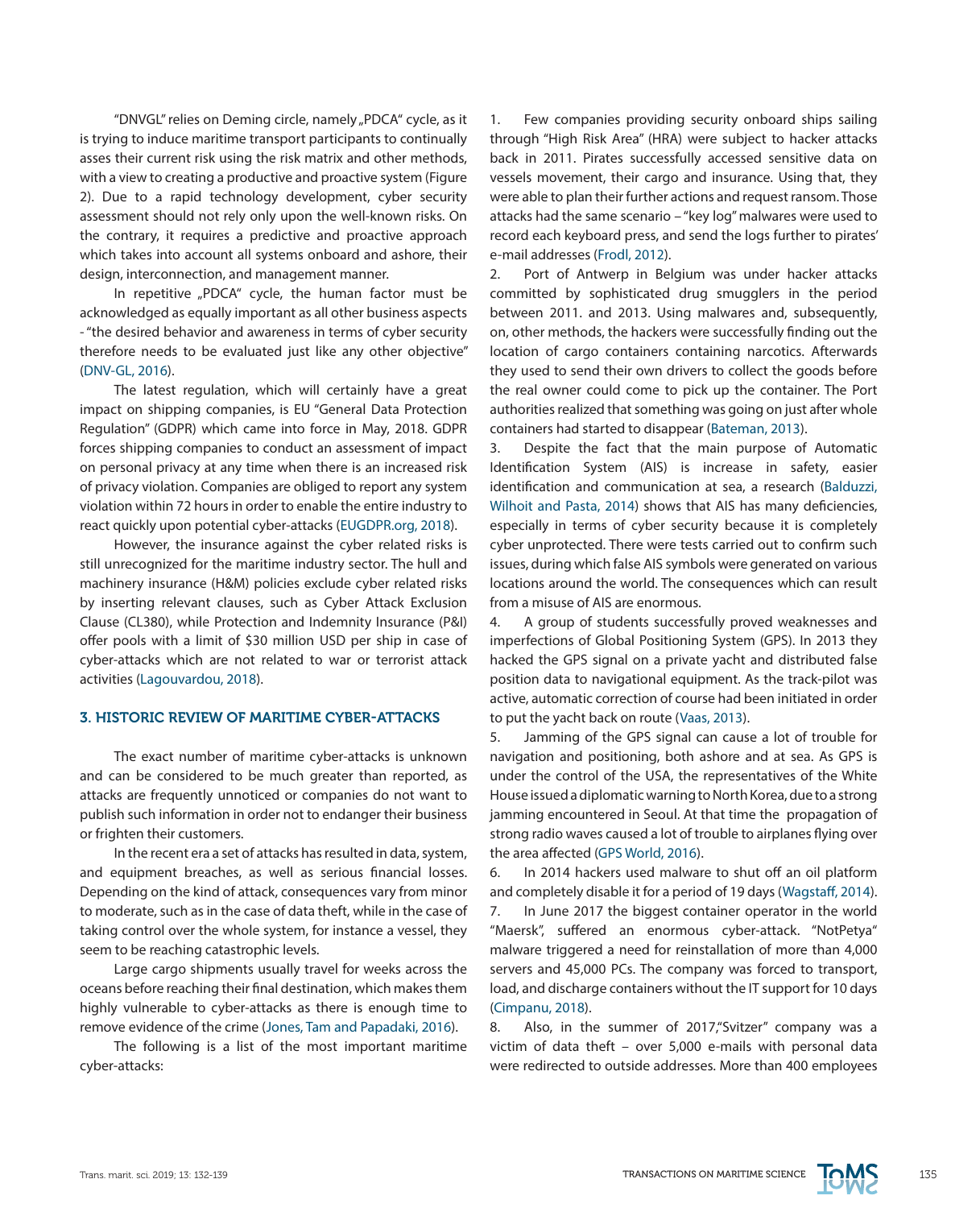were endangered. The problem arose 10 months before it was discovered and then fixed within 5 hours. The investigation confirmed that messages had been redirected to the outside addresses but, when the mailboxes become full, the e-mails were returning as non-delivered (Bogle, 2018).

9. Another gigantic company "COSCO" was a victim of "NotPetya" malware in July 2018. During the attack, communication channels were disabled, first at port of Long Beach and then in the whole USA territory (Cimpanu, 2018).

#### 4. ATTACK FORMS

The Classification society "Lloyd Register" in (Lloyd's Register, 2018) states that the number of cyber-attacks has increased by 27 % per year, while 86 % of companies were victims of cyber-attack during 2017. The same source states that 44 % of companies believe their IT system requires upgrade in order to meet cyber security requirements, especially because 39 % of those companies suffered attacks during 2017.

According to another research (IHS Markit, 2018), the most significant maritime cyber problems are manifested in one of the following forms:

1. "Phishing" is the most common form of cyber incident. Attacks can be classified in two groups – the first one known as social engineering and the second one based on malwares (Gupta et al., 2017). In the case of social engineering, the attackers try to cause harm via e-mail which seems harmless at a glance, or via fake web site. On the other hand, malware phishing uses malwares installed on client's PC.

This kind of threat is common onboard vessels in the form of e-mail. Usually e-mail contains a hyperlink to a fake web site where the user will, due to inattention or lack of knowledge, type personal details, such as username and password, to access their account. This usually happens when, due to being extremely busy, crew members do not pay attention to the e-mail content or the hyperlink.

2. Malware is a "computer code written to steal or harm. It includes viruses, spyware, and ransomware. Sometimes malware only uses computing resources (e.g. memory), but at other times it can record your actions or send your personal and sensitive information to cyber criminals" (Paulsen and Toth, 2016).

3. "Spear phishing" is a form of "phishing" and represents one way of unauthorized collection of personal and sensitive data. Hence the hacker performs a "spear phishing" attack in the following manner: he contacts person "A" inside the company, introducing himself as person "B", who is at the same time superior to person "A". He uses fake e-mail address, but very similar to the company official's one, attaching a file or a hyperlink to the e-mail. By clicking the file in the attachment or by opening the link, login details are shared, transactions are

authorized, or whole company's network becomes infected. Therefore person "A" shares login details or passwords thinking that he is communicating with the superior.

4. Identity fraud – cyber-attacks can be aimed exclusively at stealing identity in order to use it for further crimes. Identity fraud is commonly committed by using "Trojan" malware.

5. Ransomware is a kind of malware. A seemingly normal and harmless e-mail can cause a lot of trouble. Ransomware is usually in form of ".pdf" or ".zip" files attached to e-mail. By opening these files the system is brought to danger as the malware initiates denial of access to document or to the system. The solution is in paying off ransom in order to restore access to files or system.

6. "Man in the middle" (MITM/MIM) is a kind of malware which relies on SSL/TSL protocol weakness, being correspondent in communication between two network users (Čekerevac et al., 2017; Mallik et al., 2019). In such a case, downloading of important data occurs while users can rarely detect it.

7. Data theft usually goes unnoticed or is discovered too late. Data is being copied or downloaded without authorization. Committing criminal activities by using ransomware and malware, unauthorized access results in data theft and data deletion in order to hide the traces or to cause a lot of harm to business (Borazjani, 2017). This is supported by the fact that over 50,000 e-mails of "Svitzer" company were subject to data theft back in the summer of 2017 (Bogle, 2018).

#### 5. HOW TO SOLVE A PROBLEM?

Issuing the "Guidelines on Maritime Cyber Risk Management" the IMO responded to an increase in cyber-attacks by accepting the NIST framework containing of five elements: identification, protection, detection, response, and recovery (International Maritime Organization, 2017). Similarly, BIMCO (BIMCO, 2017) defines the circle process base d on theNIST approach (Figure 3).

*Identification* is a process of identification OF internal and external weaknesses or risks. It contains knowledge about: personnel and their abilities to recognize risks; systems; data and other elements that can cause a risk due to disruption of normal IT process within the company.

*Detection* means that it is necessary to conduct activities in order to spot the cyber threat as soon as possible. Hence, early threat detection leads to early detection of malicious intentions followed by on-time steps which will limit the consequences to the part of the system, protecting the rest of it.

*Protection* requires following of contingency plans in case of threat or incident, as well as procedures and measures to recover from the attack in good time.

*Response* to threats depends on the development and implementation of plans and activities which will restore the system upon cyber-attack.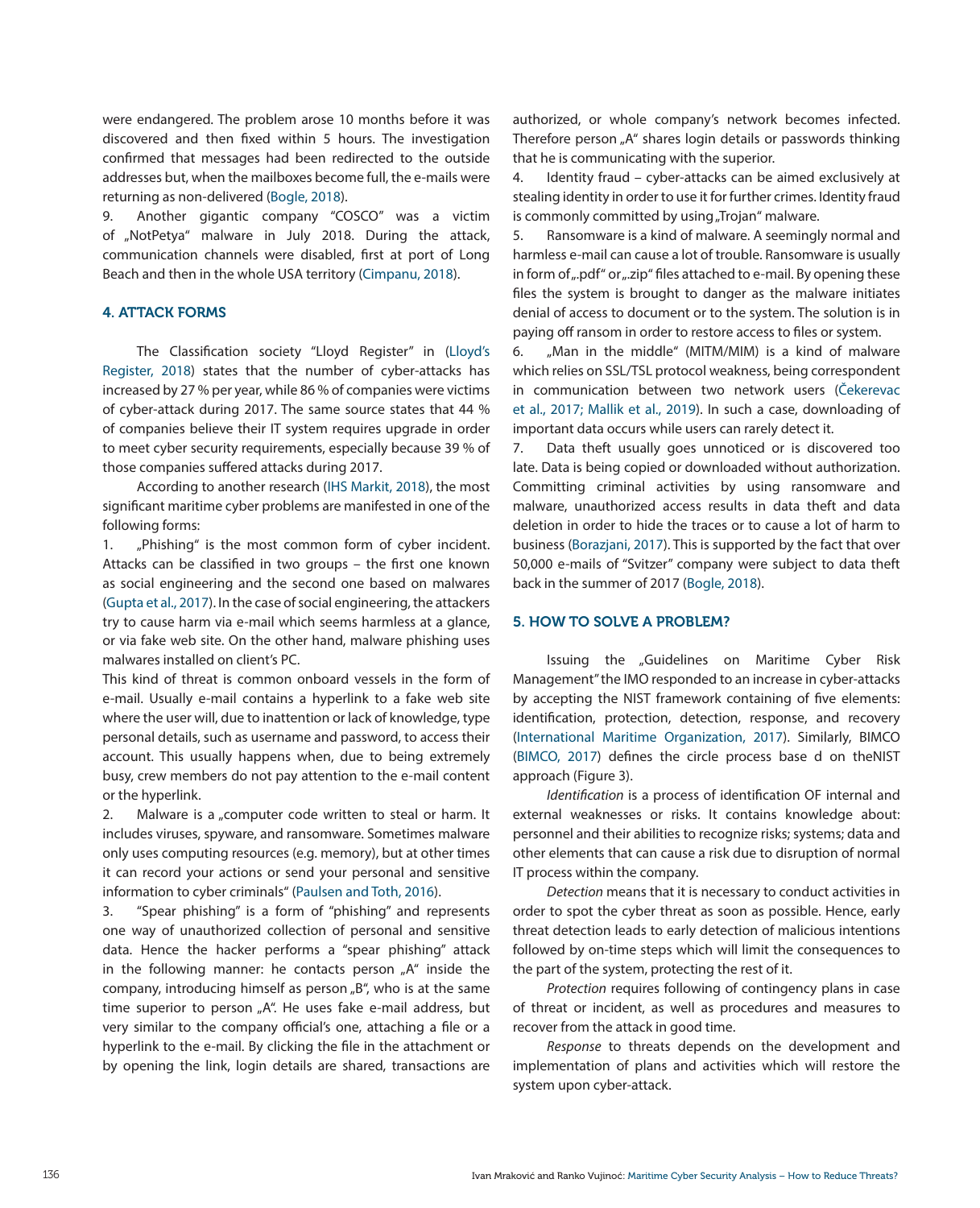

# Figure 3. Cyber risk management (BIMCO, 2017).

*Recovery* is the last phase which requires implementation of measures to restore the system and the data which were under attack. This phase precedes the first one – identification of risks and weaknesses.

Notwithstanding the fact that these elements have a general character, they provide clear guidelines to companies which are free to create their own procedures and solutions in order to satisfy their own needs.

We believe that there are three basic considerations upon which cyber security measures must rely:

1. *Human resources* – personnel should be aware of risks and have adequate skills and qualifications. Also, employees should be familiar with the procedures, levels of authorization, physical security barriers, and they should be well trained in risk response. 2. *Technology* – adequate system design is a requirement. Software configuration should satisfy further inspection, verification, and testing processes.

3. *Processes* – include management of systems and networks, management policies and procedures, audits, contracts with third parties etc.

It is for these reason that the cyber security battle is not dependent solely on IT. Hence, it should start at the top of the company with implementation of cyber security procedures through the SMS. That is the most important precondition for the future plan development, education and training of seafarers,

as well as for creating appropriate conditions for successful protection against attacks and threats.

Every single user onboard, as well as ashore at the company headquarters, should be limited with user rights with regard to some information, data, or parts of the system. The reason which lies behind limitation of access and user rights is mainly referred to steps made due to lack of knowledge or unintentionally, causing the system to become vulnerable and exposed to data theft or similar incidents.

IT network onboard is the crucial element of defense against cyber-attacks. However, the real disposition and protective measures onboard vessels are usually not as prescribed by international recommendations. Therefore the network configuration and its protective measures are of utmost importance, which can be achieved by following recommendations and company procedures. At first, the use of firewall to separate internal (safe) network from external (unsafe) network is crucial.

Performing of security assessment will enable the company to spot its weaknesses and vulnerabilities and to minimize them to the maximum extent. Based on the remaining and unsolved weaknesses and vulnerabilities, it is necessary to develop preventive measures, as well as recovery measures, in case of a successful cyber-attack.

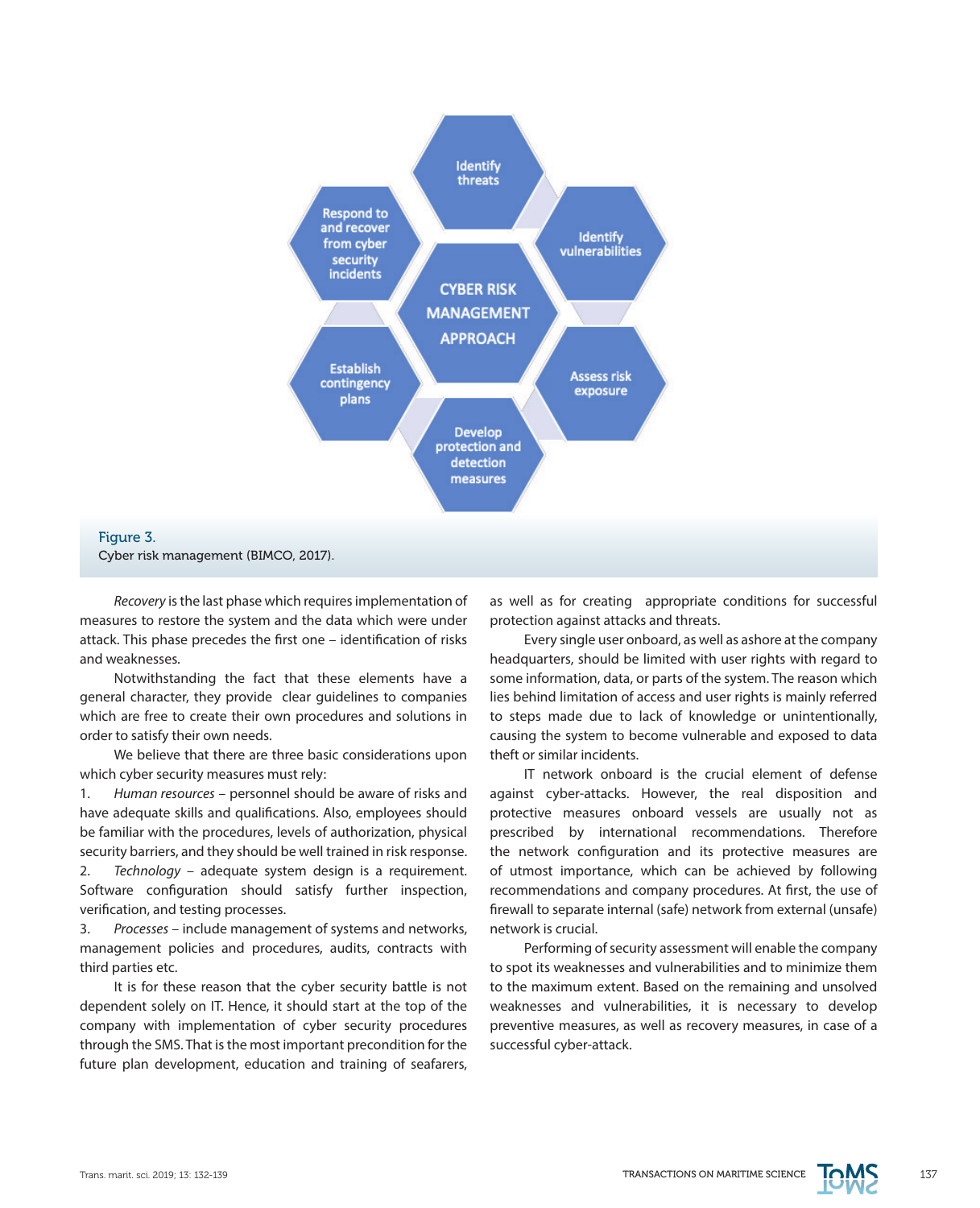In order to meet all of the afore mentioned requirements, it is necessary to monitor obeying the procedures, tasks and activities, as well as to monitor personnel behaviour in relation to the usage of IT resources.

Since there is an increasing number of systems onboard which are accessible from the company's headquarters, such systems should be treated with special attention, protected with additional procedures which will enable safe and secure access whenever it is necessary.

Implementation of anti-malware and anti-virus is a must, and there is no need to particularly underline it within this article.

It is very common for the whole systems to get infected onboard ship by using infected USB drives. This can be classified as user's insufficient knowledge. Companies should find a way to overcome such and similar occurrences – usually by implementation of online trainings provided by renowned companies "VIDEOTEL" or "SEAGULL", or even by classification societies. Tanker shipping companies have widely accepted newly introduced "OCIMF" requirements by using "Tanker management and self-assessment" (TMSA) tool (OCIMF, 2018). Employees' education expenses are negligible in comparison to the costs which may arise in case of a cyber-attack.

There is also a need for introducing "Cyber Security Officer" (CySO) (Boyes, H. and Isbell, 2017). CySO should be delegated to perform cyber security assessment and to implement actual security plan, as well as to educate crew to respond to more and more frequent threats. Of course, CySO should be adequately educated and certified to conduct such a demanding task.

#### 6. CONCLUSION

Cyber threats, vessels, port terminals and other maritime systems evolve simultaneously. Negative effects of cyber-attack are evident not only onboard the victim vessel, but in a much wider sector including shipping companies, port terminals, interconnection systems etc.

GPS signal jam causing the crude oil tanker to ground in dense fog is much more serious than the grounding itself, by far exceeding the average costs. In such a case, the oil spillage is bound to cause an ecological catastrophe. Apart from GPS imperfections and its misuse, this article has presented other unpleasant events with, in the majority of cases, serious consequences.

Apart from the great attention which is already being given to maritime cyber security, much more should be done. Regulation is just one step towards the goal achievement. However, the personnel seems to present an even bigger problem than the regulation itself, because it often happens that the crew onboard, with minimum or no knowledge about this matter, inadvertently perform some tasks, frequently resulting in the system being exposed and open to attack.

Awareness is a necessity in all business aspects – if there is no awareness among employees at the company headquarters, then all awareness onboard ship will not have a great impact. Sooner or later, the difference between successful and unsuccessful business companies will be in their sustainability in response to cyber-attacks.

Our future work will be aimed at improving the efficiency of seafarers' education related to minimizing the number of successful cyber-attacks onboard vessels. Special attention should be given to various forms of training which will become mandatory in the near future. The creation of comparative analyzes, assuming that companies abide by the new European Union "General Data Protection Regulation", should provide answers as to what extent the maritime industry has successfully responded to new form of war – cyber threats.

#### **REFERENCES**

Allianz Global Corporate & Specialty SE, 2018. Allianz Risk Barometer 2018: Appendix. Available at: [https://www.agcs.allianz.com/assets/PDFs/Reports/Allianz\\_](https://www.agcs.allianz.com/assets/PDFs/Reports/Allianz_Risk_Barometer_2018_APPENDIX.pdf) [Risk\\_Barometer\\_2018\\_APPENDIX.pdf](https://www.agcs.allianz.com/assets/PDFs/Reports/Allianz_Risk_Barometer_2018_APPENDIX.pdf), accessed on: 20 November 2018.

Balduzzi, M., Pasta, A. & Wilhoit, K., 2014. A security evaluation of AIS automated identification system. Proceedings of the 30th Annual Computer Security Applications Conference on - ACSAC '14. Available at: [http://dx.doi.org/10.1145/2664243.2664257.](http://dx.doi.org/10.1145/2664243.2664257)

Balobaid, A. and Debnath, D., 2018. Cloud Migration Tools: Overview and Comparison, in: Yang, A. et al. (eds), SERVICES 2018, LNCS 10975, pp.93-106., Available at: <https://doi.org/10.1007/978-3-319-94472-2>

Bateman, T., 2013. Police warning after drug traffickers' cyber-attack, BBC News. Available at: <http://www.bbc.co.uk/news/world-europe-24539417>, accessed on: December 2<sup>nd</sup> 2018.

BIMCO, 2017. The guidelines on cyber security onboard ships, version 3. Available at: [http://www.ics-shipping.org/docs/default-source/resources/safety-security-and](http://www.ics-shipping.org/docs/default-source/resources/safety-security-and-operations/guidelines-on-cyber-security-onboard-ships.pdf%3Fsfvrsn%3D16)[operations/guidelines-on-cyber-security-onboard-ships.pdf?sfvrsn=16,](http://www.ics-shipping.org/docs/default-source/resources/safety-security-and-operations/guidelines-on-cyber-security-onboard-ships.pdf%3Fsfvrsn%3D16) accessed on: November 1st 2018.

Bogle, A., 2018. Svitzer employee details stolen in data breach affecting almost half of its Australian employees, ABC News. Available at: https://www.abc.net. au/news/2018-03-15/sensitive-data-stolen-from-global-shipping-companysvitzer/9552600, accessed on: November 30<sup>th</sup> 2018.

Borazjani, P.N., 2017. Security Issues in Cloud Computing. Lecture Notes in Computer Science, pp.800–811. Available at: [http://dx.doi.org/10.1007/978-3-319-57186-7\\_58.](http://dx.doi.org/10.1007/978-3-319-57186-7_58)

Boyes, H. and Isbell, R., 2017. Code of Practice Cyber Security for Ships, London: Institution of Engineering and Technology.

Čekerevac, Z. et al., 2017. MAN-IN-THE-MIDDLE ATTACKS AND INTERNET OF THINGS Z. Čekerevac, ed. FBIM Transactions, 5(2). Available at: [http://dx.doi.org/10.12709/fbim.05.05.02.03.](http://dx.doi.org/10.12709/fbim.05.05.02.03)